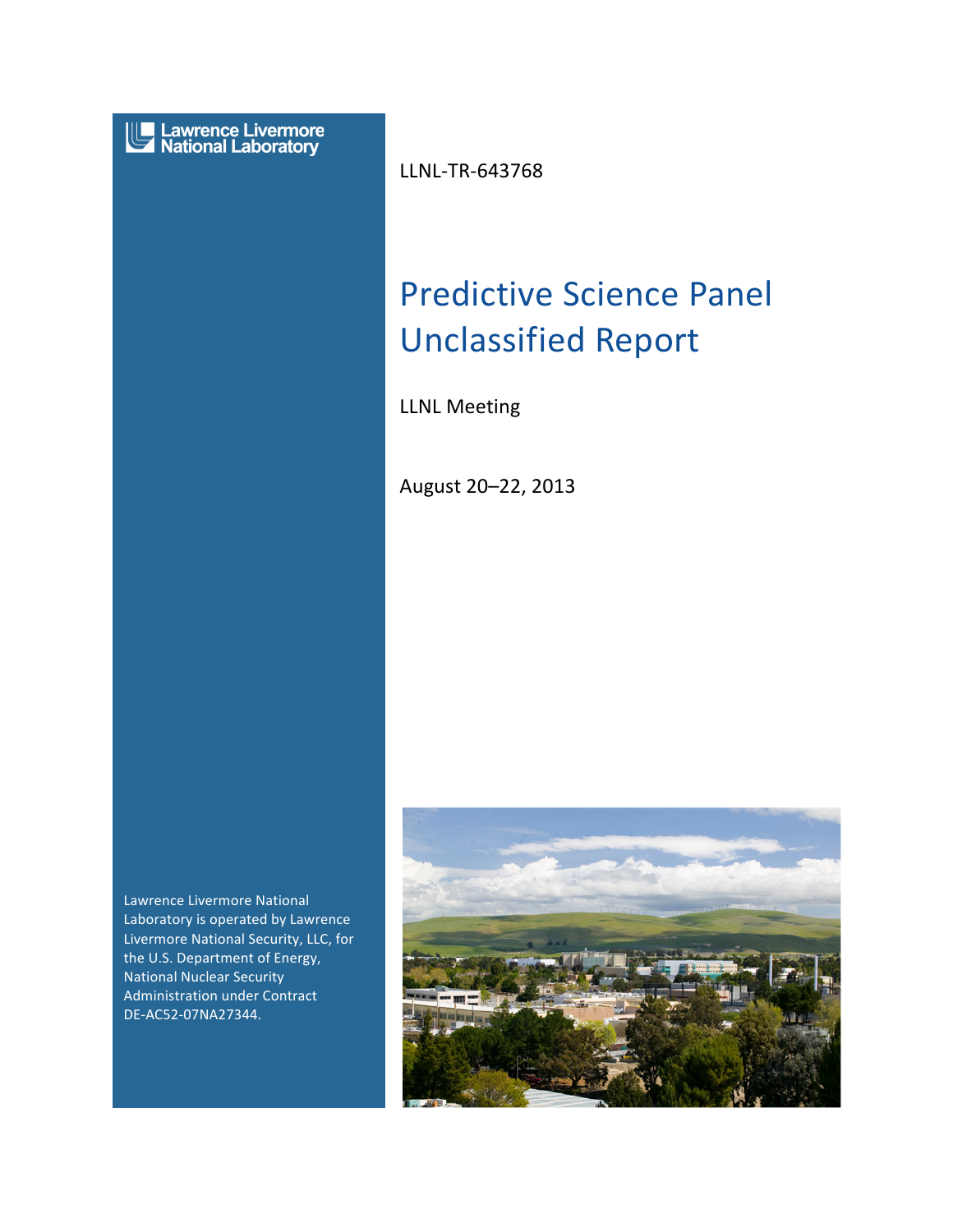# **Disclaimer**

This document was prepared as an account of work sponsored by an agency of the United States government. Neither the United States government nor Lawrence Livermore National Security, LLC, nor any of their employees makes any warranty, expressed or implied, or assumes any legal liability or responsibility for the accuracy, completeness, or usefulness of any information, apparatus, product, or process disclosed, or represents that its use would not infringe privately owned rights. Reference herein to any specific commercial product, process, or service by trade name, trademark, manufacturer, or otherwise does not necessarily constitute or imply its endorsement, recommendation, or favoring by the United States government or Lawrence Livermore National Security, LLC. The views and opinions of authors expressed herein do not necessarily state or reflect those of the United States government or Lawrence Livermore National Security, LLC, and shall not be used for advertising or product endorsement purposes.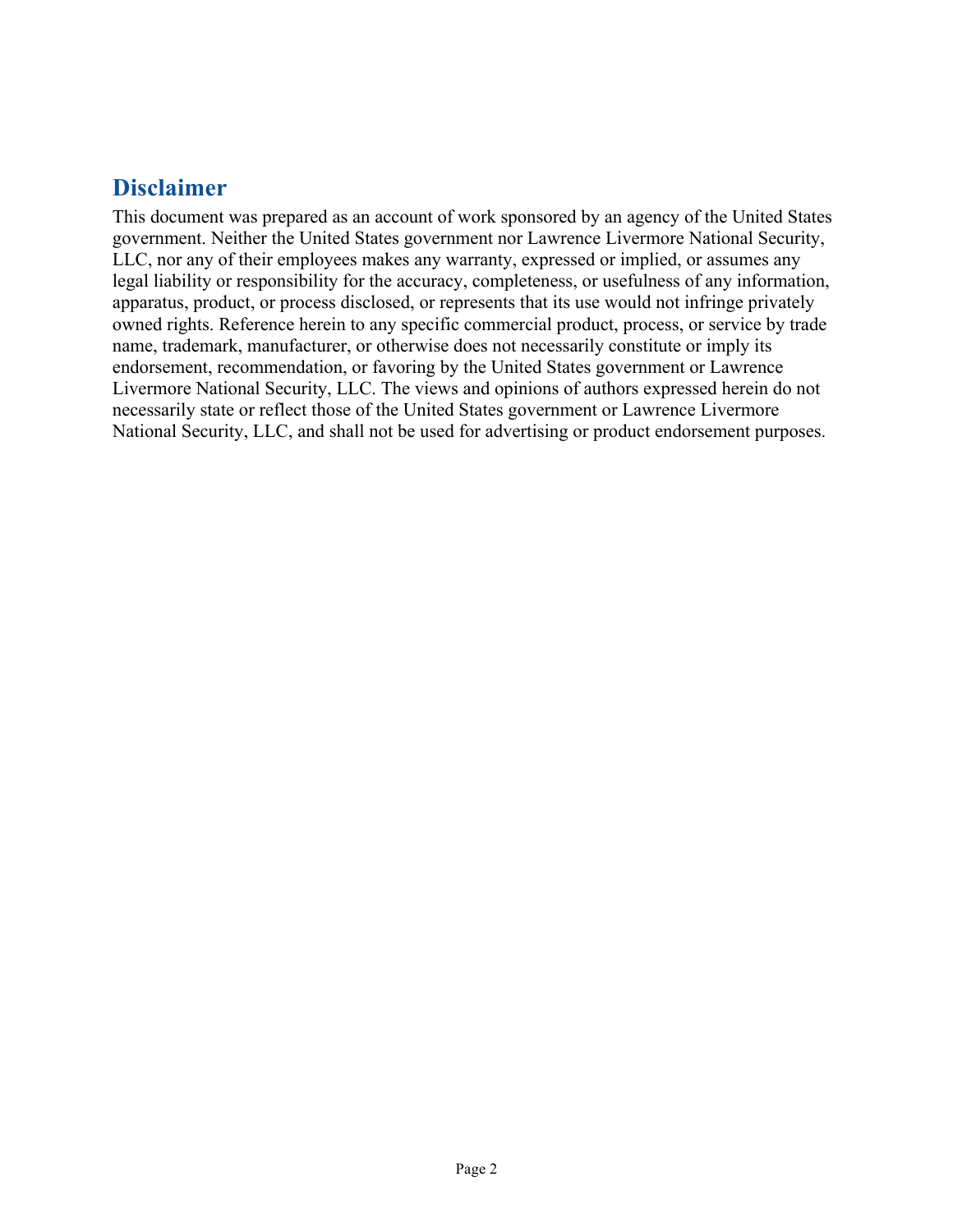# **Predictive Science Panel**

## **LLNL Meeting, August 20–22, 2013**

### **Unclassified Report**

The Predictive Science Panel (PSP) met at LLNL on August 20–22, 2013. The Panel appreciated the frank discussions of the four deep-dive topics:

- Primary Physics Certification Issues with Remanufacture and Reuse
- Statistical Filtering Approaches to UQ Science
- Theoretical and Experimental Considerations for Accessing Low-Z EOS
- Advanced Hydrodynamics Methods Development

Significant progress was demonstrated in each area. Panel suggestions of fruitful directions for further work are described in our classified report. In this unclassified report we offer the following summaries.

**Primary Physics Certification Issues**. The new metric that was described holds promise for providing insight into primary performance. The Panel is looking forward to seeing its further development and application. The W78/88 LEP team has highly capable designers from LLNL and LANL, and the primary-design work that we saw was of high quality. We remark the overhead of managing such a bi-lab team for such a project is likely to be substantial.

**UQ Science**. The Panel saw two new methods for developing uncertainty quantification, one in the primary-certification session and one in the UQ-science section. Both methods show promise for addressing issues that cause difficulties for established UQ methods. In our classified report we offer detailed suggestions for connecting these new ideas to established methods and perhaps improving them by merging them with established methods.

**Low-Z EOS**. Significant progress has been made in developing a low-Z EOS. The theoretical efforts are nearing completion and an experimental program is in progress, with the promise of collecting data that should substantially reduce key uncertainties. Further effort will be needed to reduce experimental uncertainties and to take advantage of all available data, as we outline in the classified report, but this effort is on track to answer many long-standing questions.

**Hydro Methods**. LLNL and LANL are developing a number of new hydrodynamic simulation methods, with one goal being to take advantage of the specialized computing architectures that are anticipated for the future. The Panel finds this work to be exemplary and thinks these directions are appropriate.